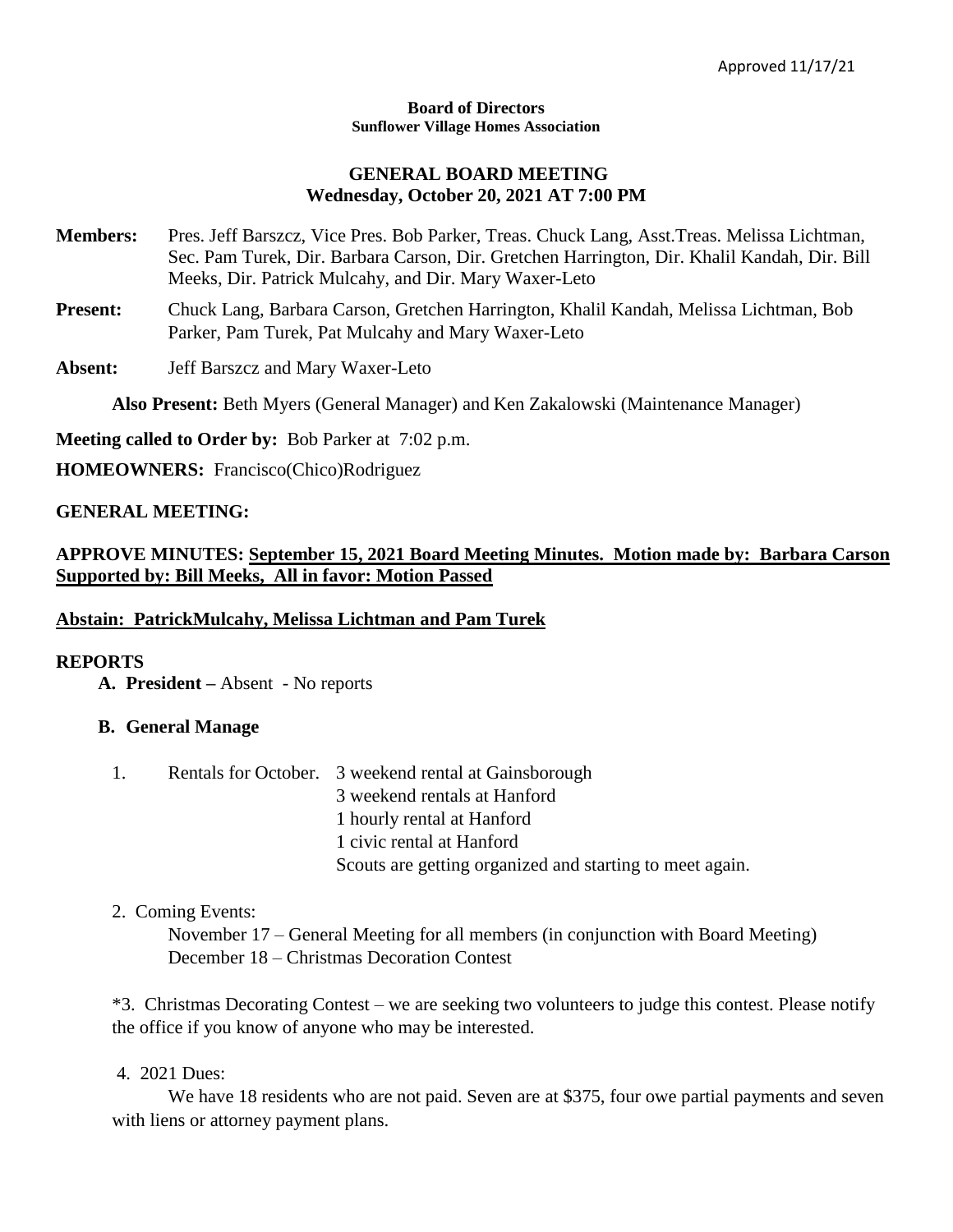### 5. 2022 Board:

There will be three open seats on the 2022 boards. Anyone who is interested in filling these seats may petition the board in January.

6. Clubhouse cleaning – we would like to ask someone to check the clubhouse between rentals and do any missed cleaning. Currently Beth, Dorothy and Ken are doing it. We had a resident previously but they now have full time employment.

7. RFP for Weed and Feed has been received. Four companies were asked to bid and only True Green responded that they were interested in the contract.

8. AT&T raised our rates for phone service at Gainsborough to over \$300/month. We bundled our services with WOW to include internet and phone for an additional \$20/month. Service is scheduled to be converted Friday.

9. The Cub Scouts are interested in doing the park stencils as their project. We would need to purchase the stencils, which would be approximately \$300. Looking to do this in the spring

# **Motion made by Barbara Carson to purchase stencils and have the Cub Scouts mark entrances to all parks. Supported by: Khalil Kandah. All in favor: Motion Passed**

## **C. Maintenance Manager**

## **Work Completed at Hanford Clubhouse:**

- Walk through building on Mondays after weekend rentals to check for problems.
- Monthly preventive maintenance performed at both clubhouses, including resetting outdoor timers.
- CintAs performed system check of fire panel, fire extinguishers, emergency lights and exit lights.
- American Sprinkler winterized the lawn sprinkler system.
- Patched and painted hole in wall near fireplace, left there after a rental.
- Replaced 2 Metal Halide bulbs in parking lot light poles, and cleaned the light pole lenses in parking lot.
- Replace broken spring in one of the round table leg retention pin assembly.
- Hagopian came and cleaned clubhouse carpet.
- Pumped down water level in main pool after rainstorms.

## **Work completed at Gainsborough Clubhouse:**

- Check pool operations and equipment, including tarping the lounge chairs for the winter.
- Aquatic Source completed caulking the pool perimeter and Clearwater closed the pool.
- Touched up paint on lower walls in the basement hall area.

Still in limbo with concrete companies, they are pushing to complete jobs they already have lined up. No one is available to give us quotes.